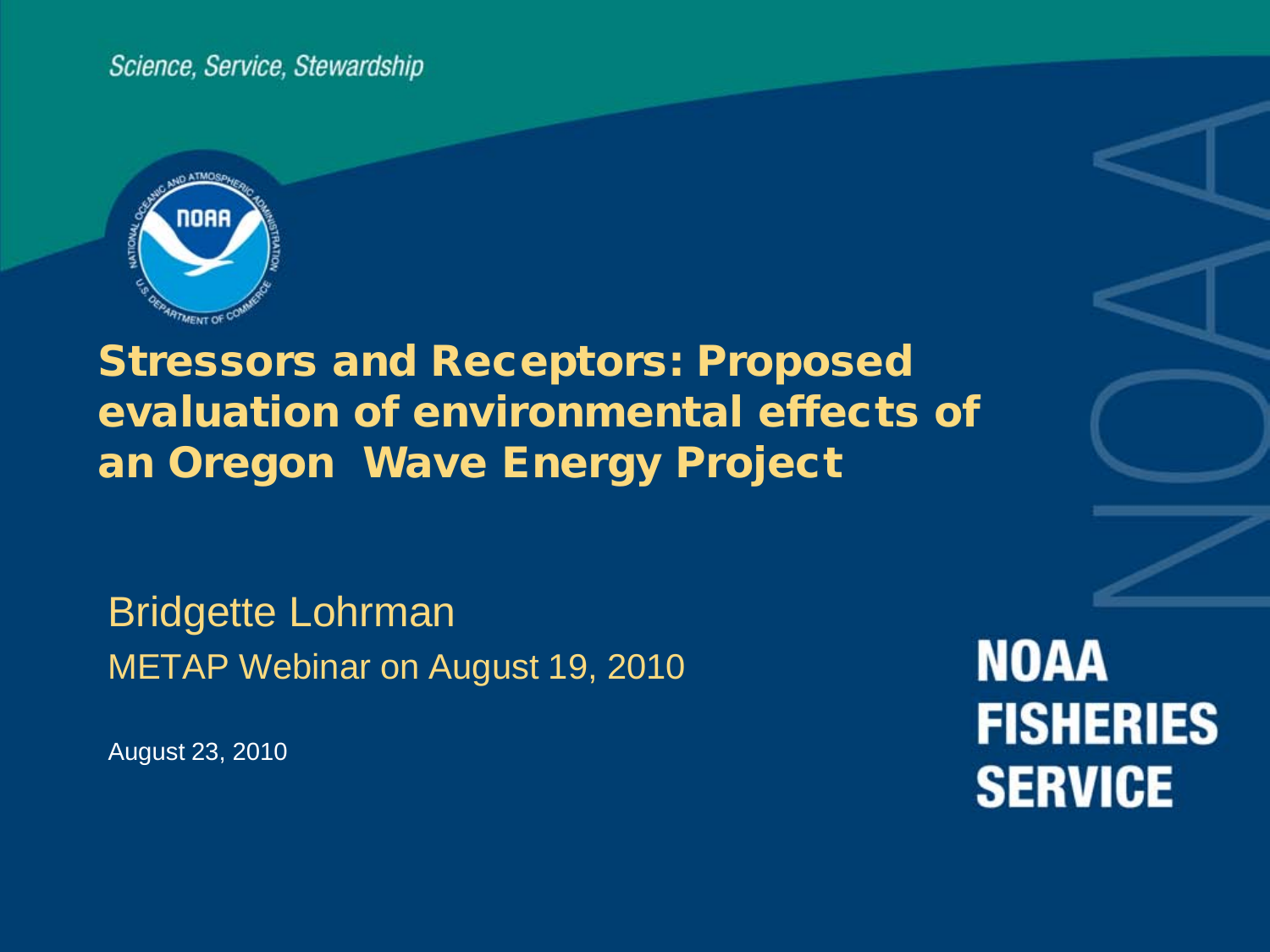## The path thus far….

July 2007 – OPT began Settlement Agreement process for 10-PowerBuoy deployment, 2.5 miles offshore

July 2010 – Settlement Agreement signed by 14 parties (state, federal, non-governmental organizations, fishing)

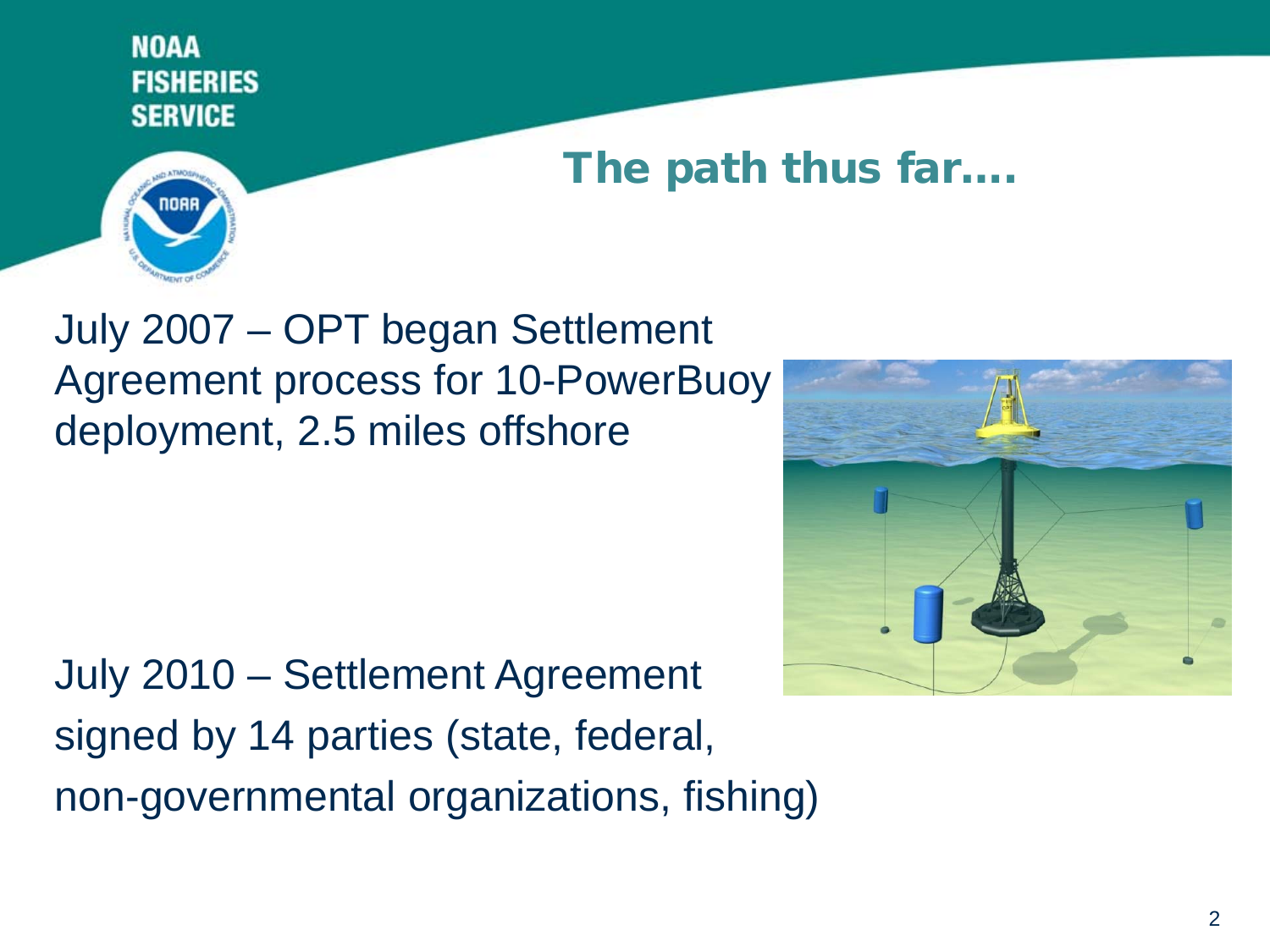

# A host of issues identified by stakeholders…

| No.                                            | <b>Issue</b>                         | <b>Company-Proposed Study</b>   | <b>APEA Section</b>  |  |  |  |  |
|------------------------------------------------|--------------------------------------|---------------------------------|----------------------|--|--|--|--|
| <b>Aquatic Species/Water Quality</b>           |                                      |                                 |                      |  |  |  |  |
| Issue 1                                        | Cetaceans                            | Cetacean Study                  | 5.C.3.b              |  |  |  |  |
| Issue 2                                        | <b>EMF</b>                           | <b>EMF</b> Study                | 5.C.3.b              |  |  |  |  |
| Issue 3                                        | Pinnipeds                            | <b>Pinniped Study</b>           | 5.C.3.b              |  |  |  |  |
| Alteration of Habitat/Effects of<br>Issue 4    |                                      | Fish and Invertebrates Study    | 5.C.1.b, 5.C.3.b     |  |  |  |  |
|                                                | Installation                         |                                 |                      |  |  |  |  |
| Issue 5                                        | Biofouling                           | Fish and Invertebrates Study    | 5.C.3.b              |  |  |  |  |
| Issue 6                                        | Impacts to Offshore Avians           | Offshore Avian Use Study        | 5.C.3.b              |  |  |  |  |
| Issue 7                                        | Water Quality                        | Fish and Invertebrates Study    | 5.C.2.b              |  |  |  |  |
| Issue 8                                        | Macroalgae                           | Fish and Invertebrates Study    | 5.C.3.a              |  |  |  |  |
| Issue 9                                        | Noise/Vibration                      | Cetacean Study                  | 5.C.3.b              |  |  |  |  |
| Issue 10                                       | Sea Turtles                          | $N/A^*$                         | 5.C.3.b              |  |  |  |  |
| <b>Public Safety/Recreation/Fishing Issues</b> |                                      |                                 |                      |  |  |  |  |
| Issue 11                                       | <b>Recreation Uses</b>               | N/A                             | 5.C.6.b              |  |  |  |  |
| Issue <sub>12</sub>                            | Navigational Safety; Notification to | N/A                             | 5.C.6.b              |  |  |  |  |
|                                                | <b>Mariners</b>                      |                                 |                      |  |  |  |  |
| Issue 13                                       | Aesthetics                           | <b>Visual Assessment Review</b> | $5.C.7.\overline{b}$ |  |  |  |  |
| Issue 14                                       | Transport Moratorium; Transit Lanes  | N/A                             | 5.C.6.b              |  |  |  |  |
|                                                | from Port to Wave Park               |                                 |                      |  |  |  |  |
| Issue 15                                       | Lost Productivity and Gear           | N/A                             | 5.C.6.b              |  |  |  |  |
|                                                | <b>Other Issues</b>                  |                                 |                      |  |  |  |  |
| Issue 16                                       | National Security                    | N/A                             | 5.C.6.b              |  |  |  |  |
| Issue 17                                       | Wave, Current, and Sediment          | Wave, Current, and Sediment     | 5.C.1.b              |  |  |  |  |
|                                                | Transport                            | <b>Transport Study</b>          |                      |  |  |  |  |
| Issue 18                                       | <b>Cultural Resources</b>            | Cultural Resources Survey,      | 5.C.9.b              |  |  |  |  |
|                                                |                                      | Monitoring, and Contingency     |                      |  |  |  |  |
|                                                |                                      | <b>Mitigation Plan</b>          |                      |  |  |  |  |
| Issue 19                                       | Decommissioning/Anchor Removal       | N/A                             | 3.A.3                |  |  |  |  |
| Issue 20                                       | Economic Impact/Additional Uses      | N/A                             | 5.C.6.b, 5.C.8.b     |  |  |  |  |
| Issue 21                                       | <b>Terrestrial Effects</b>           | N/A                             | 5.C.1.b, 5.C.4.b     |  |  |  |  |
|                                                | <b>Emergency Response</b>            |                                 | 5.C.6.b.             |  |  |  |  |
|                                                |                                      |                                 | Appendix I           |  |  |  |  |
|                                                | Insurance                            |                                 | 3.A.1.b, 5.C.2.b     |  |  |  |  |
| Issue 22 (Misc.)                               | <b>Ground Fault Protection</b>       | N/A                             | 5.C.6.b              |  |  |  |  |
|                                                | Site Security                        |                                 | 5.C.6.b              |  |  |  |  |
|                                                | <b>System Survivability</b>          |                                 | 5.C.6.b              |  |  |  |  |
|                                                | <b>Beach Access</b>                  |                                 | 5.C.6.b              |  |  |  |  |



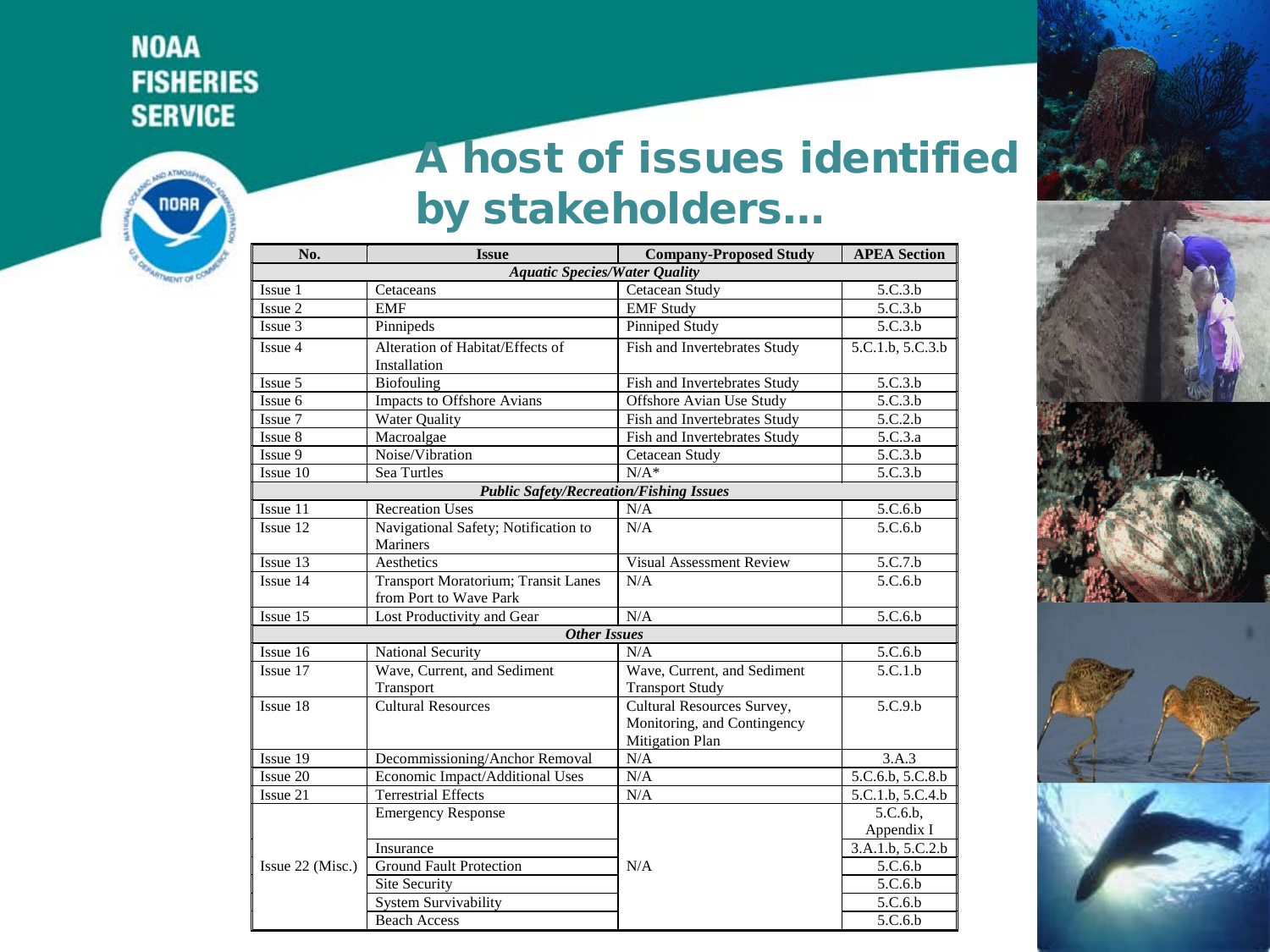

# Where did we land? Studies addressing issues raised by stakeholders

| No.            | <b>Baseline Study Request</b>                                           | <b>Company-Proposed Study</b>                                      | <b>APEA</b><br><b>Section</b> |
|----------------|-------------------------------------------------------------------------|--------------------------------------------------------------------|-------------------------------|
| 1              | <b>Local Wave Environment</b>                                           | Wave, Current, and Sediment Transport Study                        | 5.C.1                         |
| $\overline{2}$ | <b>Ocean Currents</b>                                                   | Wave, Current, and Sediment Transport Study                        | 5.C.1                         |
| 3              | <b>Local Littoral Transport</b>                                         | Wave, Current, and Sediment Transport Study                        | 5.C.1                         |
| $\overline{4}$ | <b>Bathymetry and Surficial Geology</b>                                 | Marine Geophysical Study (completed<br>September 2007)             | 5.C.1                         |
| 5              | Physical Characterization of Benthic Habitat                            | Marine Geophysical Study (completed<br>September 2007)             | 5.C.1                         |
| 6              | Characterization of Benthic Infauna                                     | Fish and Invertebrates Study                                       | 5.C.3                         |
| $\overline{7}$ | Characterization of Epibenthic Macrofauna                               | Fish and Invertebrates Study                                       | 5.C.3                         |
| 8              | Characterization of Pelagic Nekton                                      | <b>Fish and Invertebrates Study</b>                                | 5.C.3                         |
| 9              | Characterization of Key Forage Plankton<br>(Euphausiids and Mysids)     | No specific study proposed*                                        | 5.C.3                         |
| 10             | Site Use by/Presence of Salmonids                                       | Fish and Invertebrates Study                                       | 5.C.3                         |
| 11             | Characterization of Background Electrical and<br><b>Magnetic Fields</b> | <b>EMF</b> Study                                                   | 5.C.3                         |
| 12             | Characterization of Acoustic Background                                 | <b>Cetaceans Study</b>                                             | 5.C.3                         |
| 13             | Site Use by/Presence of Offshore Birds                                  | Offshore Avian Use Study                                           | 5.C.3                         |
| 14             | Site Use by/Presence of Cetaceans                                       | <b>Cetaceans Study</b>                                             | 5.C.3                         |
| 15             | Site Use by/Presence of Pinnipeds                                       | Pinnipeds Study                                                    | 5.C.3                         |
| 16             | Neuston Survey/Presence of Invasive Species                             | Fish and Invertebrates Study (no neuston<br>survey was proposed *) | 5.C.3                         |
| 17             | Presence of Toxic Chemicals in Water<br>Column and Sediment             | None proposed **                                                   | 5.C.2                         |
| 18             | <b>Background Turbidity</b>                                             | Fish and Invertebrates Study                                       | 5.C.2                         |
| 19             | <b>Beach Gradient Profile</b>                                           | Wave, Current, and Sediment Transport Study                        | 5.C.1                         |
| 20             | Survey of Nontoxic Water Quality Parameters                             | <b>Fish and Invertebrates Study</b>                                | 5.C.2                         |



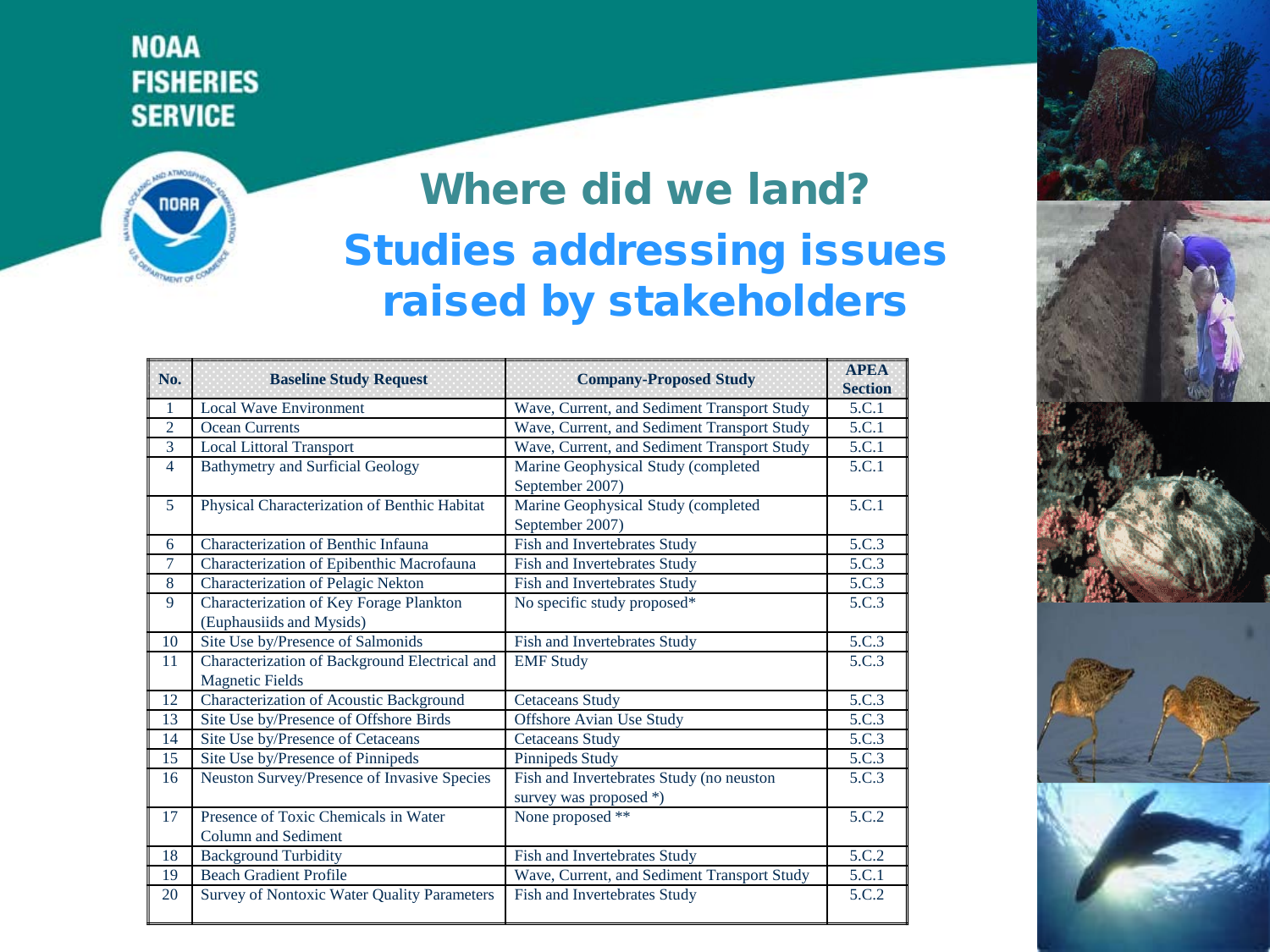



#### **Concerns**

- 1. collision/entanglement during operation
- 2. underwater noise/vibration
- 3. change in migration route (gray whales)

- 1. baseline characterization of gray whale migration routes
- 2. acoustic emissions characterization
- 3. presence/absence monitoring

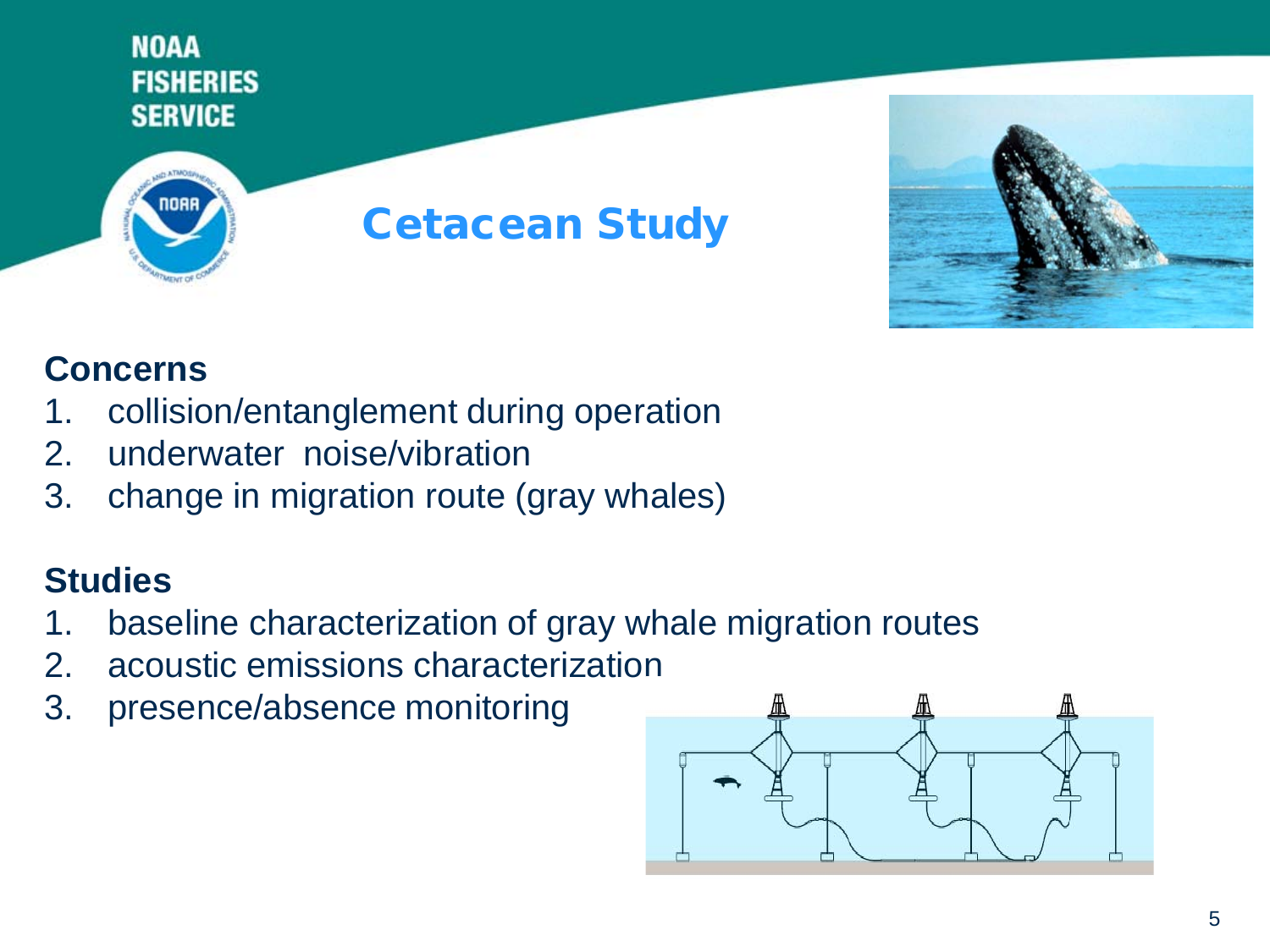

# Pinniped Study



#### **Concerns**

- 1. Haulout on floats
- 2. Use of the array

- 1. Observations for haulout behavior
- 2. Presence/abundance in array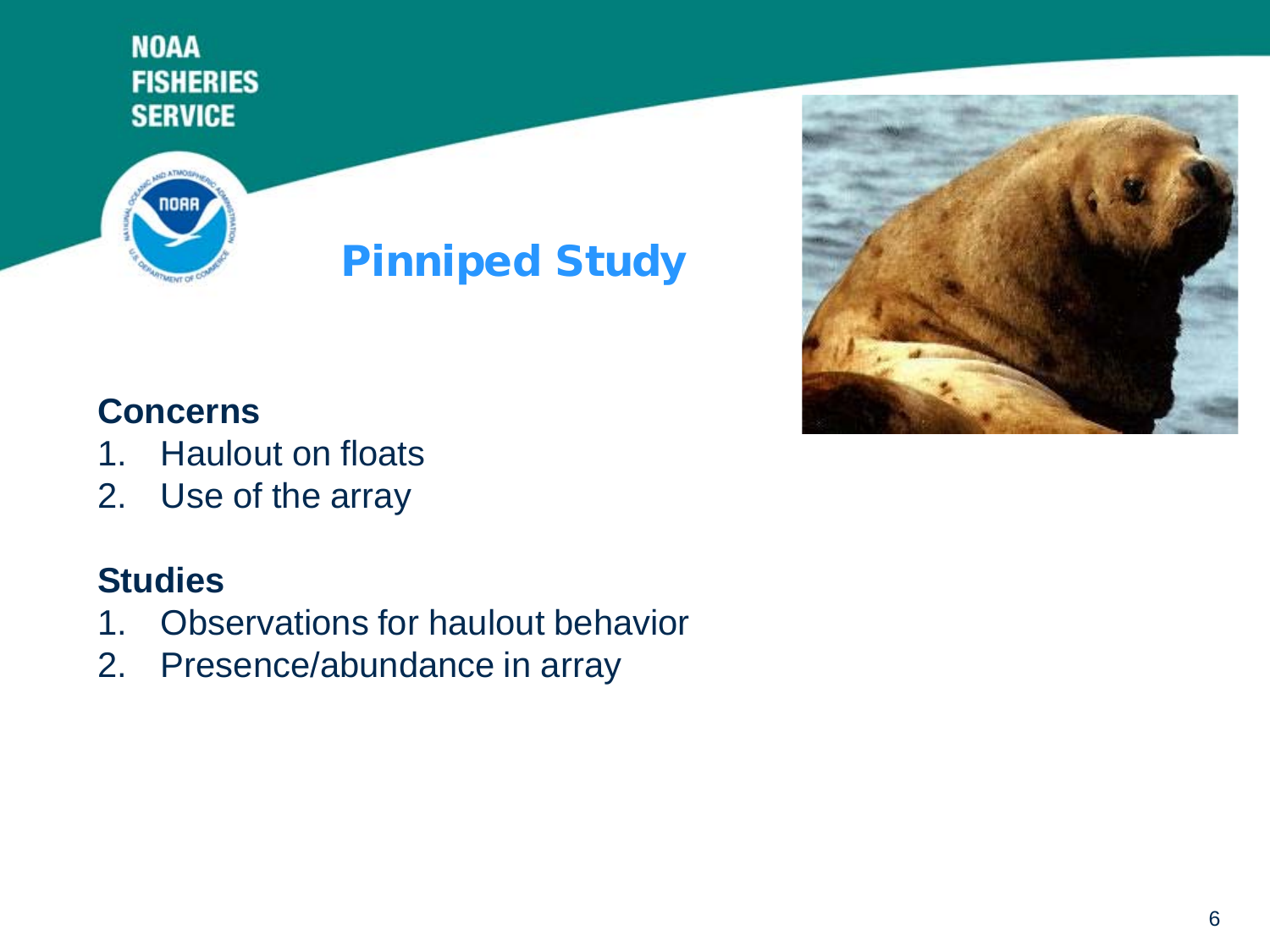

# Alteration of Habitat/ Effects of Project Installation

#### **Concerns**

- 1. direct effects to benthic community from placing mooring components and subsea transmission on seabed
- 2. changes to marine community composition and predator/prey interactions

#### **Studies**

1. 8 studies addressing these concerns based on higher priority species of interest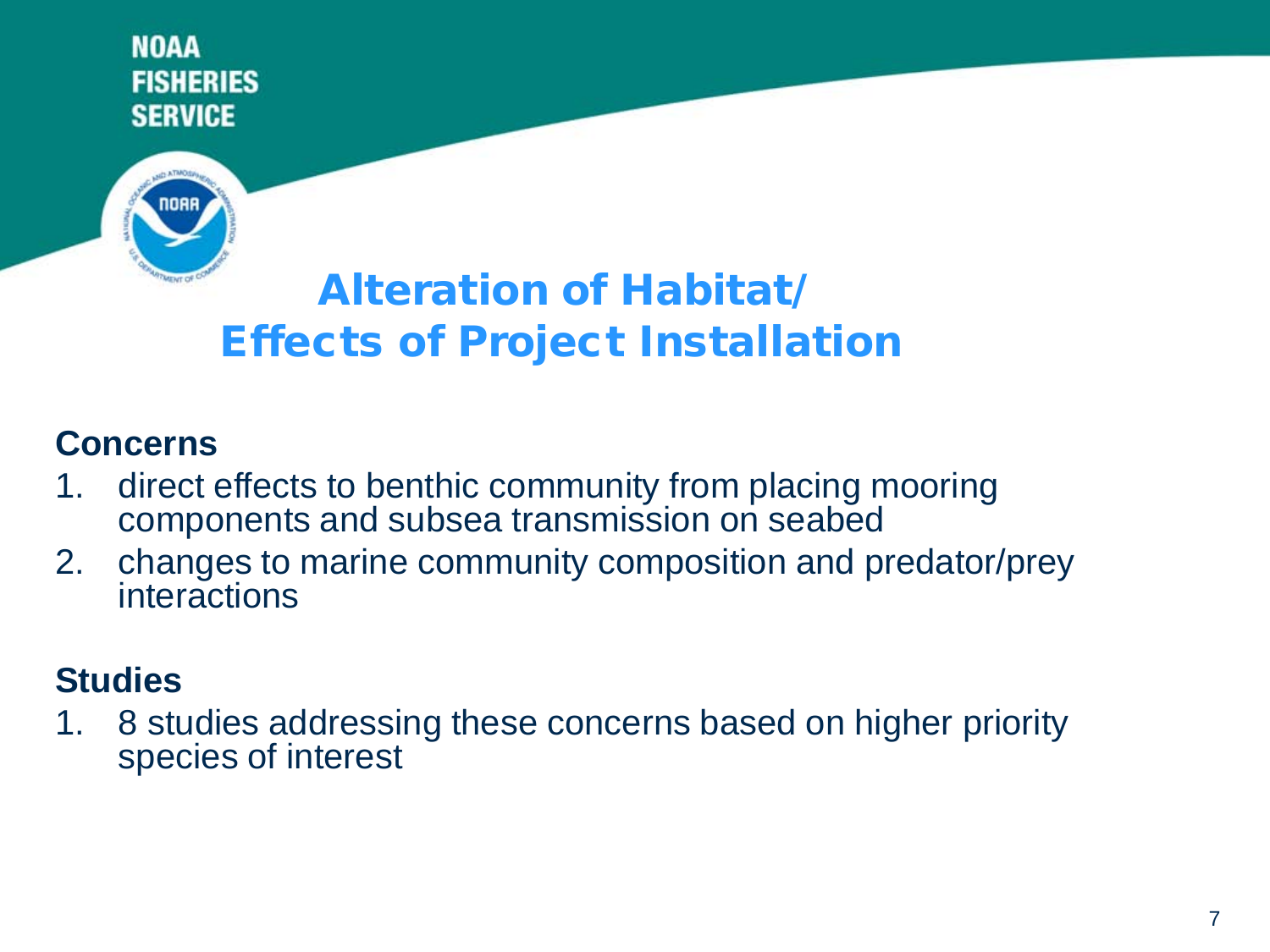



## Alteration of Habitat/ Effects of Project Installation Salmon

#### **Concerns**

- 1. attraction/avoidance of the array
- 2. attraction of predatory fish to the array
- 3. attraction of predatory bird and mammal species to the array

- 1. relative abundance via multi-mesh gillnets
- 2. gut content analysis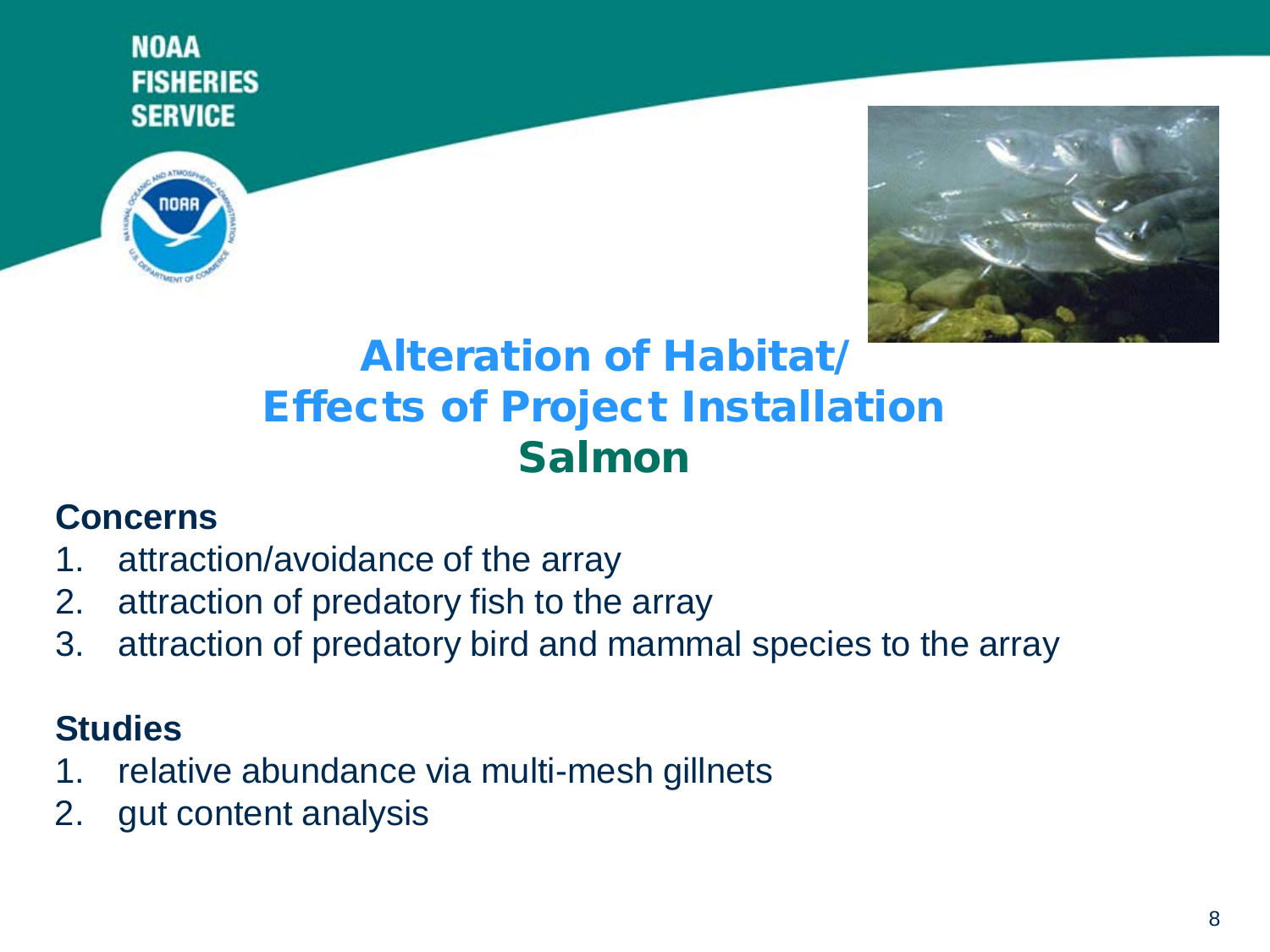



# Alteration of Habitat/ Effects of Project Installation Rockfish

#### **Concerns**

- 1. change in distribution
- 2. predation on smaller fishes (i.e. juvenile salmon)

- 1. hook and line
- 2. multimesh gillnet
- 3. gut content analysis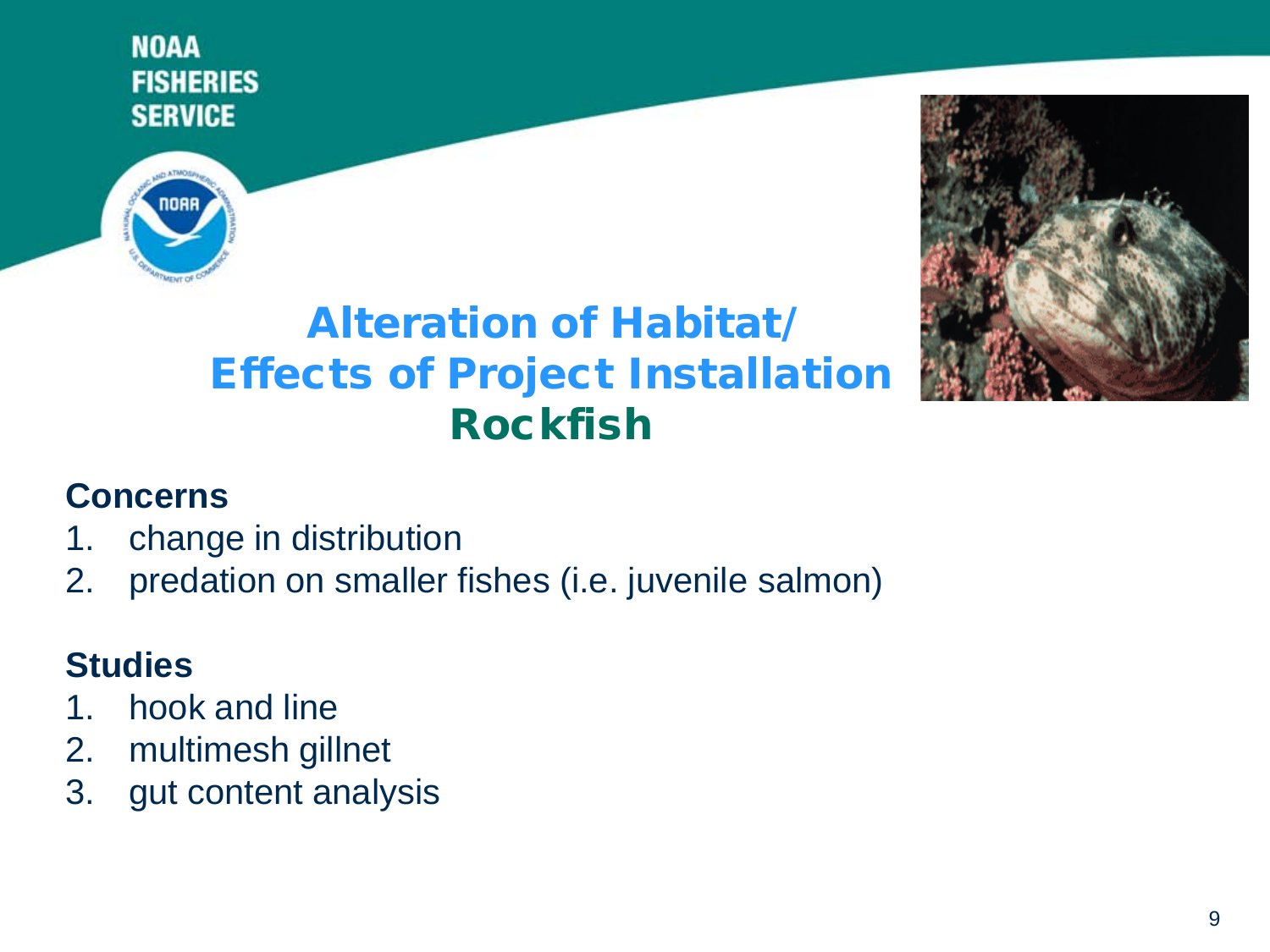

# Alteration of Habitat/ Effects of Project Installation Dungeness Crab



#### **Concerns**

- 1. decreased available habitat
- 2. increased predation from changes to predatory species
- 3. attraction of crabs to the array
- 4. avoidance of the array

#### **Studies**

1. baited trap deployment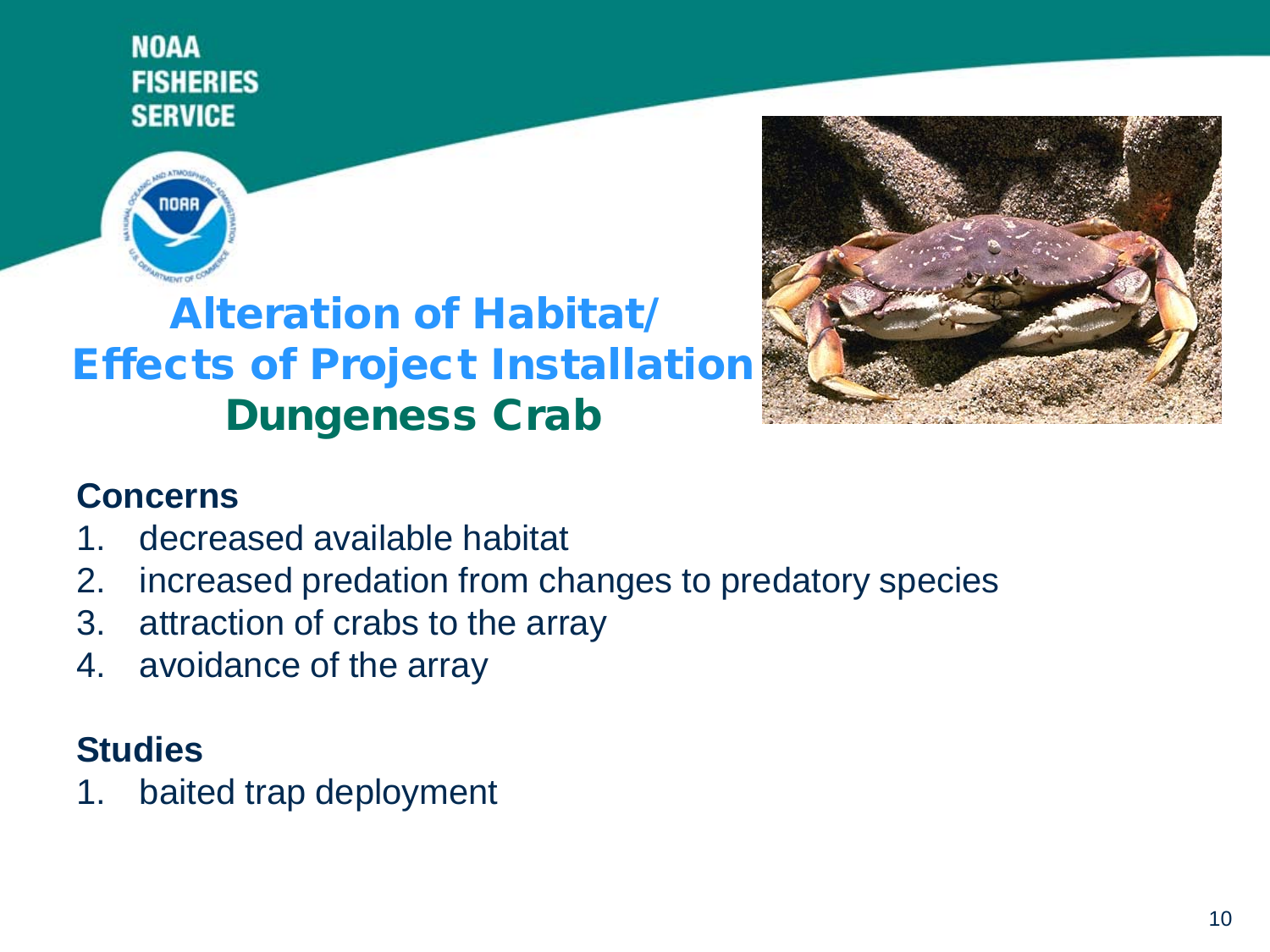



## Alteration of Habitat/ Effects of Project Installation Green Sturgeon

#### **Concerns**

- 1. attraction of individuals
- 2. repulsion of individuals
- 3. change in migratory patterns

### **Studies**

1. hydrophone receivers to cover footprint of array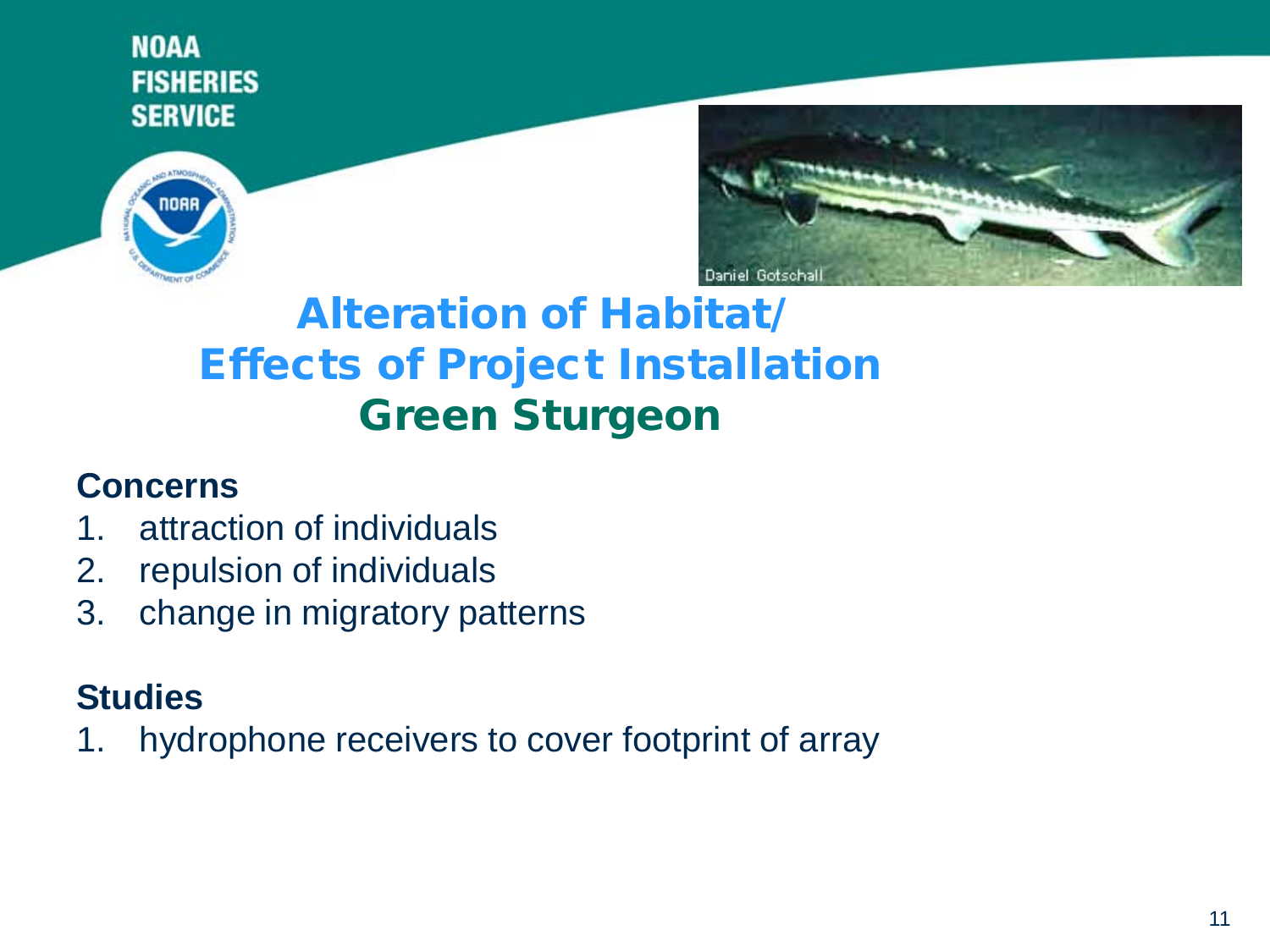

# Alteration of Habitat/ Effects of Project Installation Pelagic Fish and Invertebrates

#### **Concerns**

- 1. changes to habitat
- 2. changes to predatory species assemblages
- 3. attraction to the array
- 4. avoidance

#### **Studies**

- 1. Hook and line
- 2. Multimesh gillnet
- 3. Gut content analysis
- 4. Visual SCUBA surveys

Rockfish Study

Biofouling Study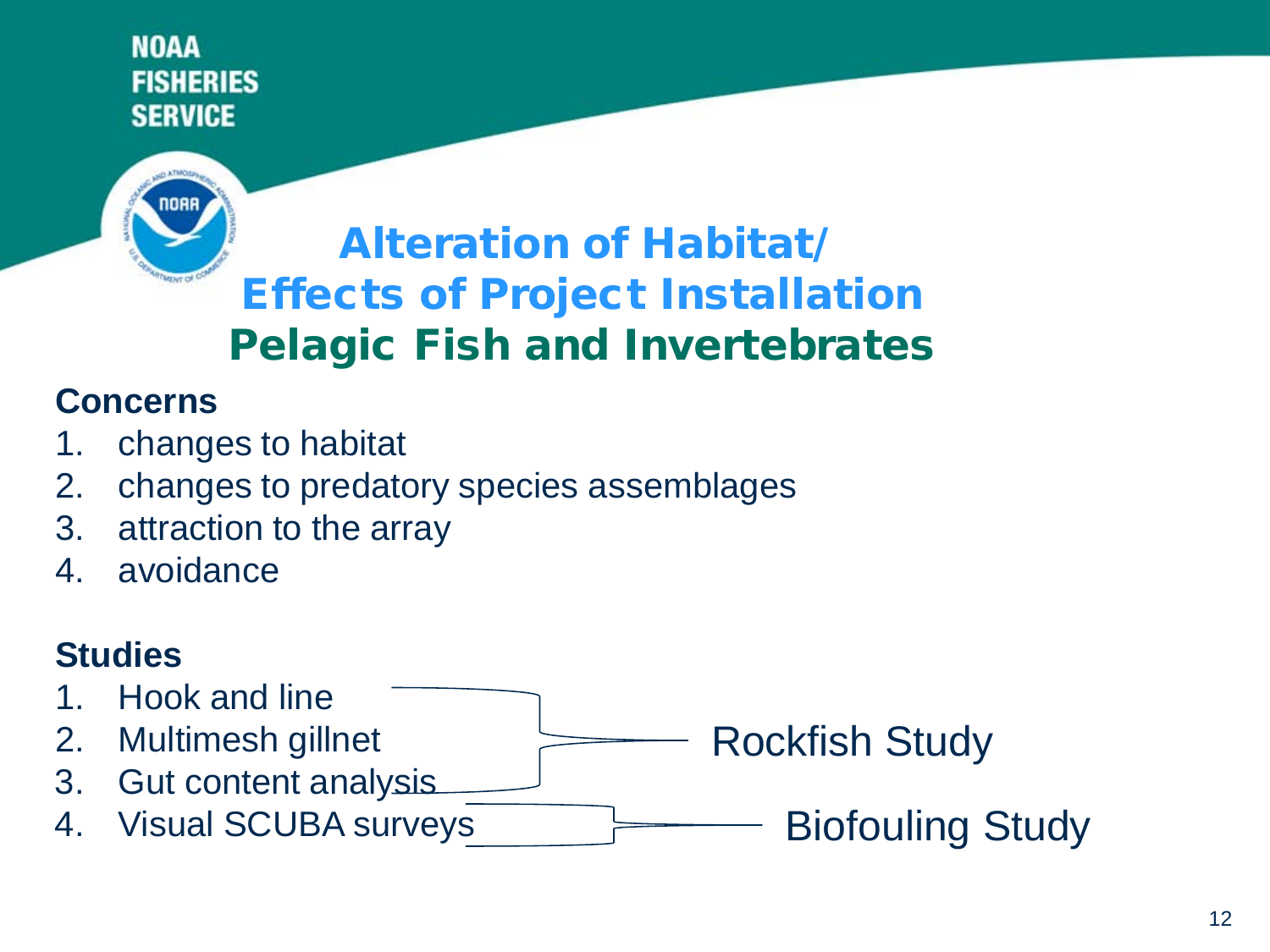

# Alteration of Habitat/ Effects of Project Installation Flatfish and Epibenthic Invertebrates



#### **Concerns**

- 1. habitat reduction from artificial structures
- 2. changes to predator species assemblages increasing predation
- 3. attraction
- 4. avoidance

#### **Studies**

1. trawling around the array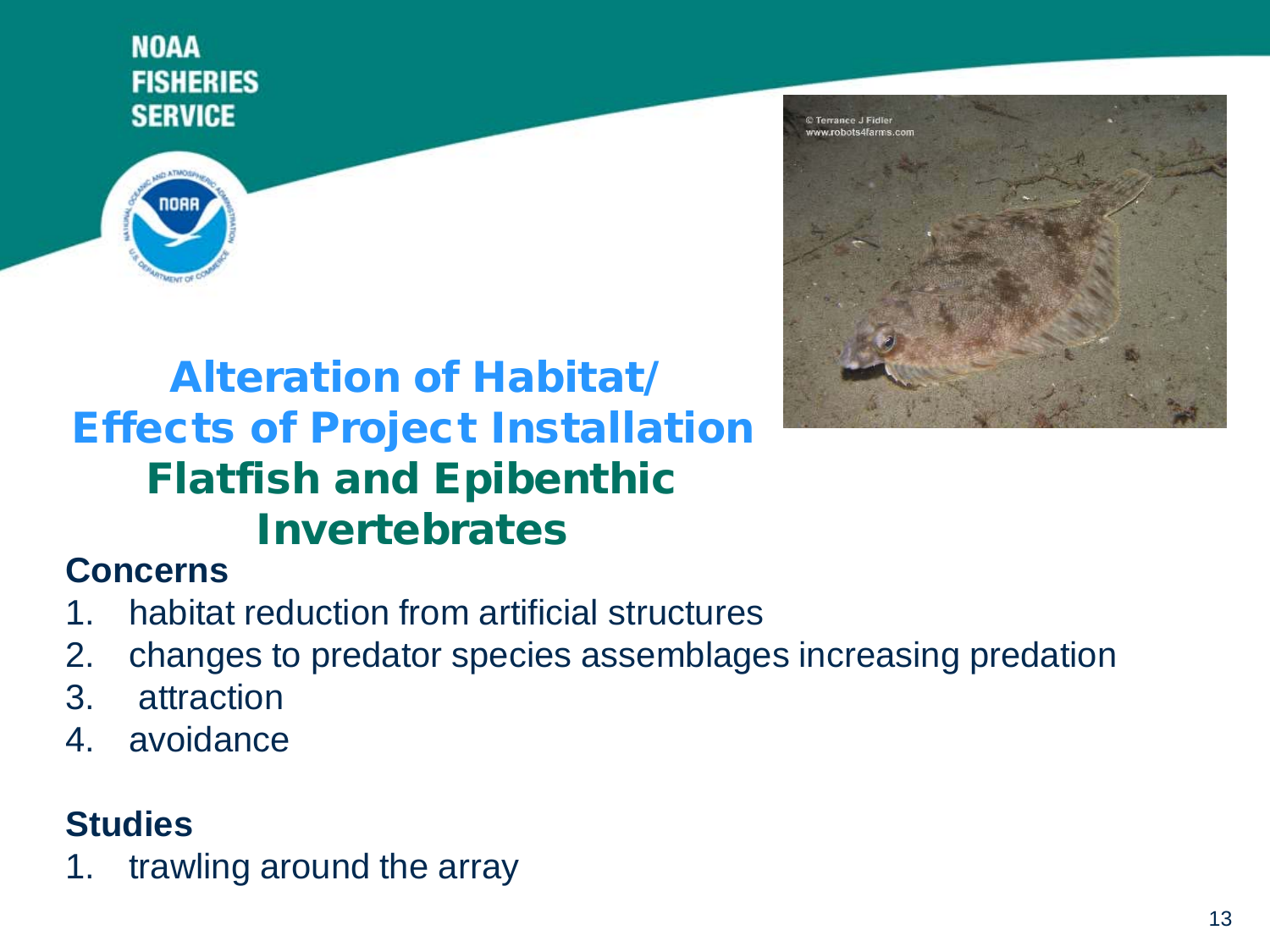

# Alteration of Habitat/ Effects of Project Installation **Bioufouling**



## **Concerns**

- 1. invasive species
- 2. cleaning effects on dissolved oxygen

- 1. settlement plates
- 2. SCUBA visual observation
- 3. ROV inspections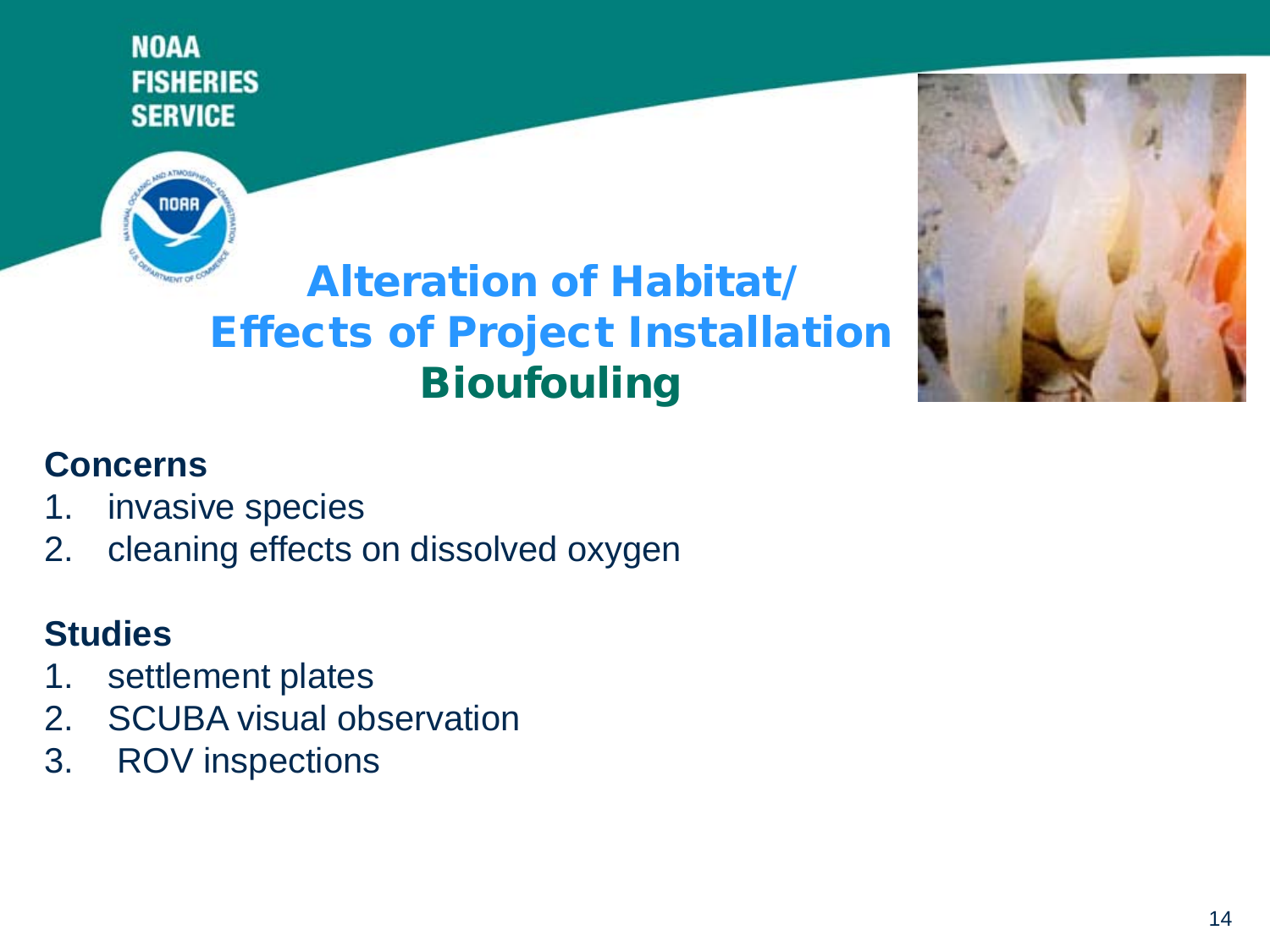



## Alteration of Habitat/ Effects of Project Installation Benthic Infauna

#### **Concerns**

- 1. changes in habitat associated
- 2. changes to predatory species that may decrease abundance,
- 3. attraction
- 4. avoidance

### **Studies**

1. grab samples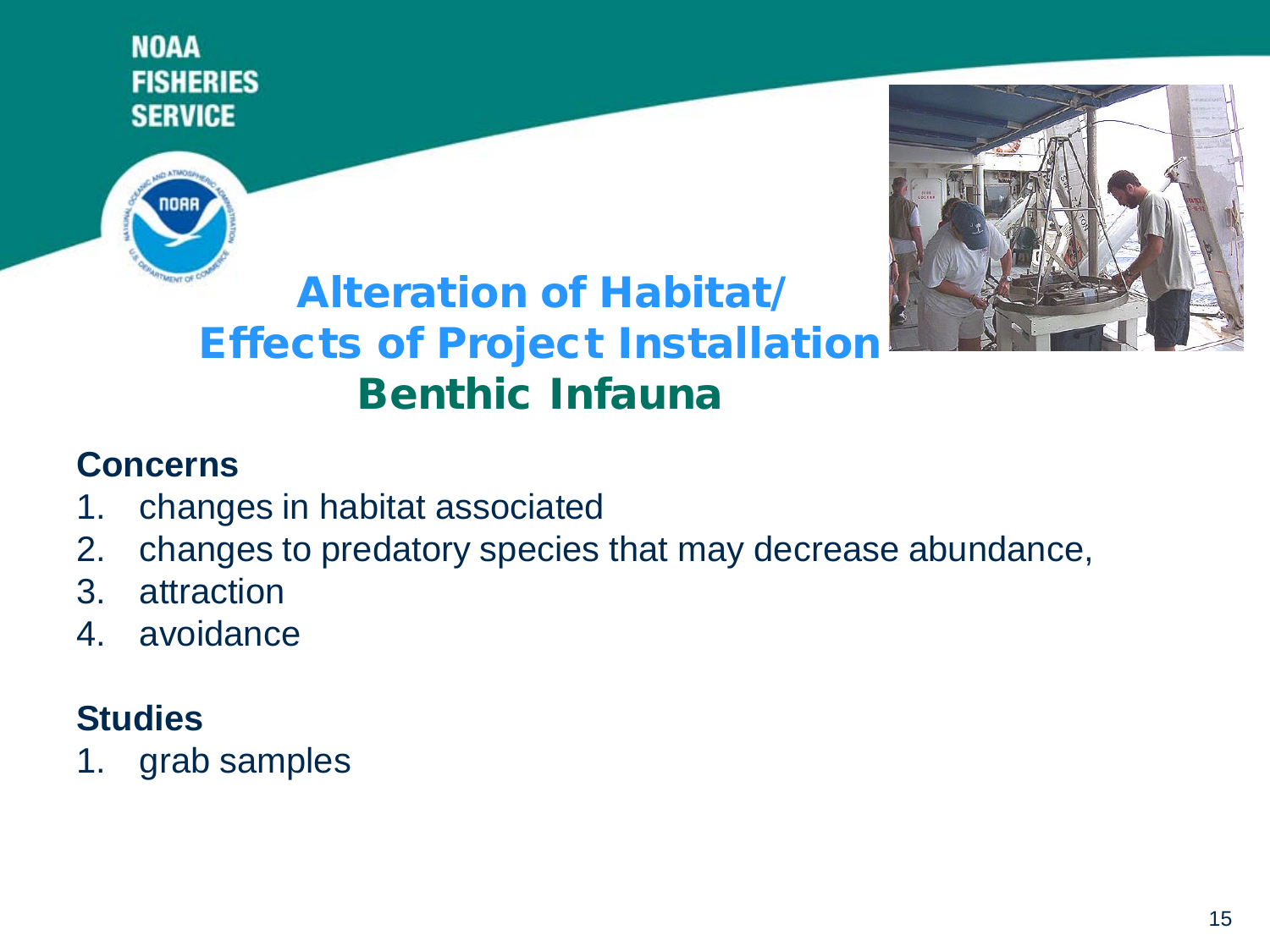

# Alteration of Habitat/ Effects of Project Installation **Water Quality**

#### **Concerns**

1. any changes in water quality

- 1. Temperature
- 2. pH
- 3. dissolved oxygen
- 4. chlorophyll-a
- 5. optical characteristics
- 6. conductivity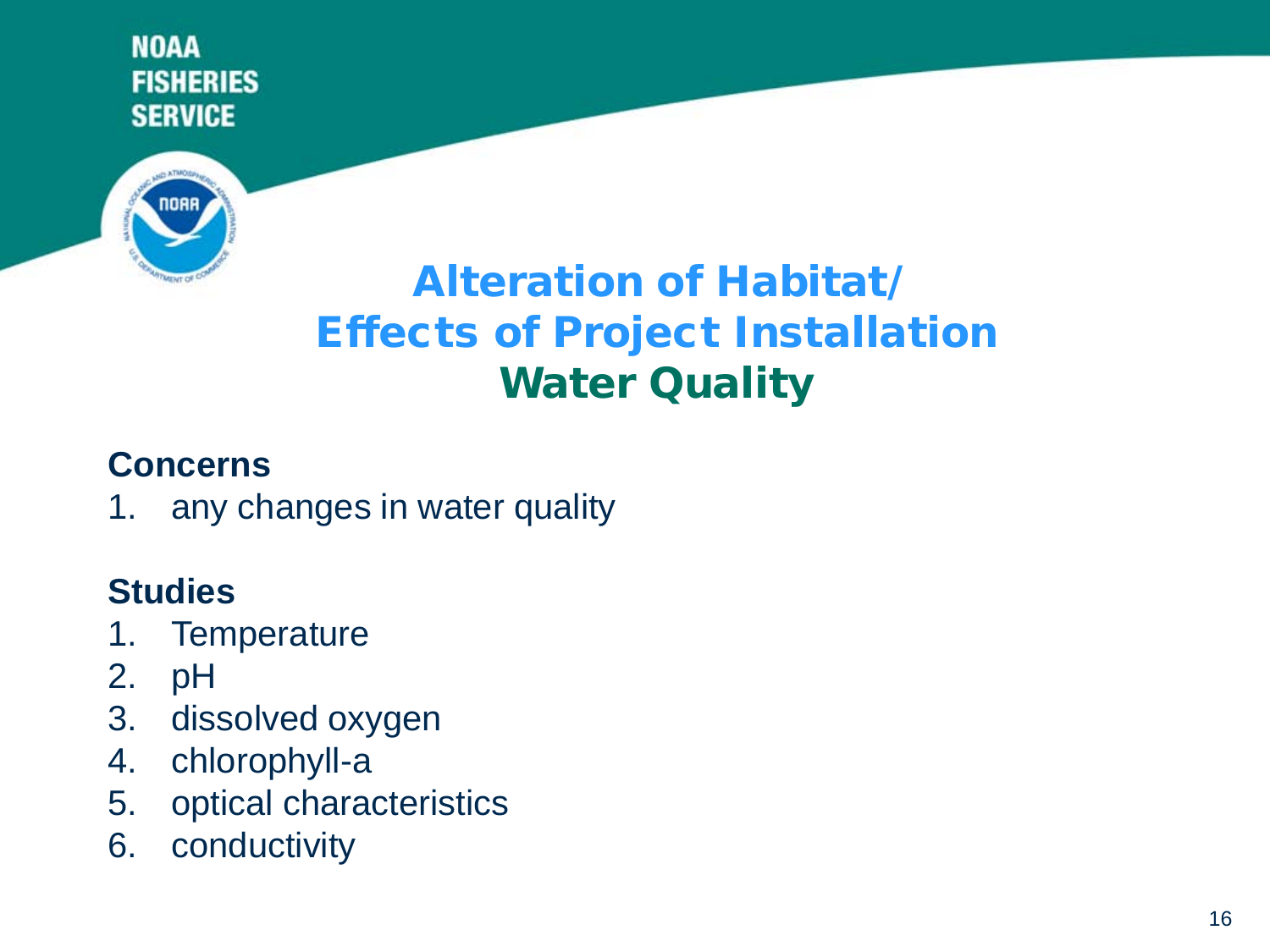

## Alteration of Habitat/ Effects of Project Installation Control Sites

| Monitoring<br>Method | <b>Study Plan Section</b> | Number of<br><b>Control Sites</b> | Proposed Control Site Location(s)*              |
|----------------------|---------------------------|-----------------------------------|-------------------------------------------------|
| Hook and Line        | Juvenile salmon 5.3.1:    |                                   | Control sites would be located in the vicinity  |
| (predator and gut    | Rockfish 5.3.2; Pelagic   |                                   | of the array, within 5 kilometers of array, but |
| content sampling)    | fish and invertebrates    |                                   | outside of the Project influence. One site will |
|                      | 5.3.6                     |                                   | be north and one site will be south of the      |
|                      |                           |                                   | Project area, and likely some of the same       |
|                      |                           |                                   |                                                 |
|                      |                           |                                   | control sites can be used for the relative      |
|                      |                           |                                   | abundance experiment. Control sites would       |
|                      |                           |                                   | be located within the same "area of influence"  |
|                      |                           |                                   | of the Project site relative to the Umpqua      |
|                      |                           |                                   | River with comparable water<br>quality          |
|                      |                           |                                   | characteristics<br>(turbidity,<br>salinity.     |
|                      |                           |                                   | temperature).                                   |
| Multi-mesh           | Juvenile salmon 5.3.1:    | 2                                 | Control sites would be located in the vicinity  |
| gillnet (relative    | Rockfish 5.3.2; Pelagic   |                                   | of the array, within 5 kilometers of array, but |
| abundance.<br>gut    | fish and invertebrates    |                                   | outside of the Project influence. One site will |
| content sampling)    | 5.3.6                     |                                   | be north and one site will be south of the      |
|                      |                           |                                   | Project area, and likely some of the same       |
|                      |                           |                                   | control sites as hook and line predator         |
|                      |                           |                                   | surveys.                                        |
| Trapping             | Dungeness crab 5.3.3      | 3                                 | Control sites would be located within 20        |
|                      |                           |                                   | kilometers of the array. One control site will  |
|                      |                           |                                   | be located approximately equidistant between    |
|                      |                           |                                   | the mouth of the Unipqua River and Coos         |
|                      |                           |                                   | Bay**. The other two control sites will be      |
|                      |                           |                                   | located closer to the Project area but outside  |
|                      |                           |                                   | of Project influence, to the north and south of |
|                      |                           |                                   | the Project area.                               |
| Trawling             | Flatfish and epibenthic   | $\mathbf{2}$                      | Control sites would be located within 20        |
|                      | invertebrates 5.3.5       |                                   | kilometers of the array. One control site will  |
|                      |                           |                                   | be located approximately equidistant between    |
|                      |                           |                                   | the mouth of the Umpqua River and Coos          |
|                      |                           |                                   | Bay. The other site will be located closer to   |
|                      |                           |                                   | the Project area but outside of the Project     |
|                      |                           |                                   | influence                                       |
| Grab samples         | Benthic infauna 5.3.9     | 2                                 | Control sites would be located within 5         |
|                      |                           |                                   | kilometers of the array. One control site will  |
|                      |                           |                                   | be located at USACE control site (clean site)   |
|                      |                           |                                   | to provide additional years of data for         |
|                      |                           |                                   | comparison purposes (from past work done at     |
|                      |                           |                                   | the site).                                      |

\* All nonneed control city to be commanded to Deciset ones with concert to double coherents and come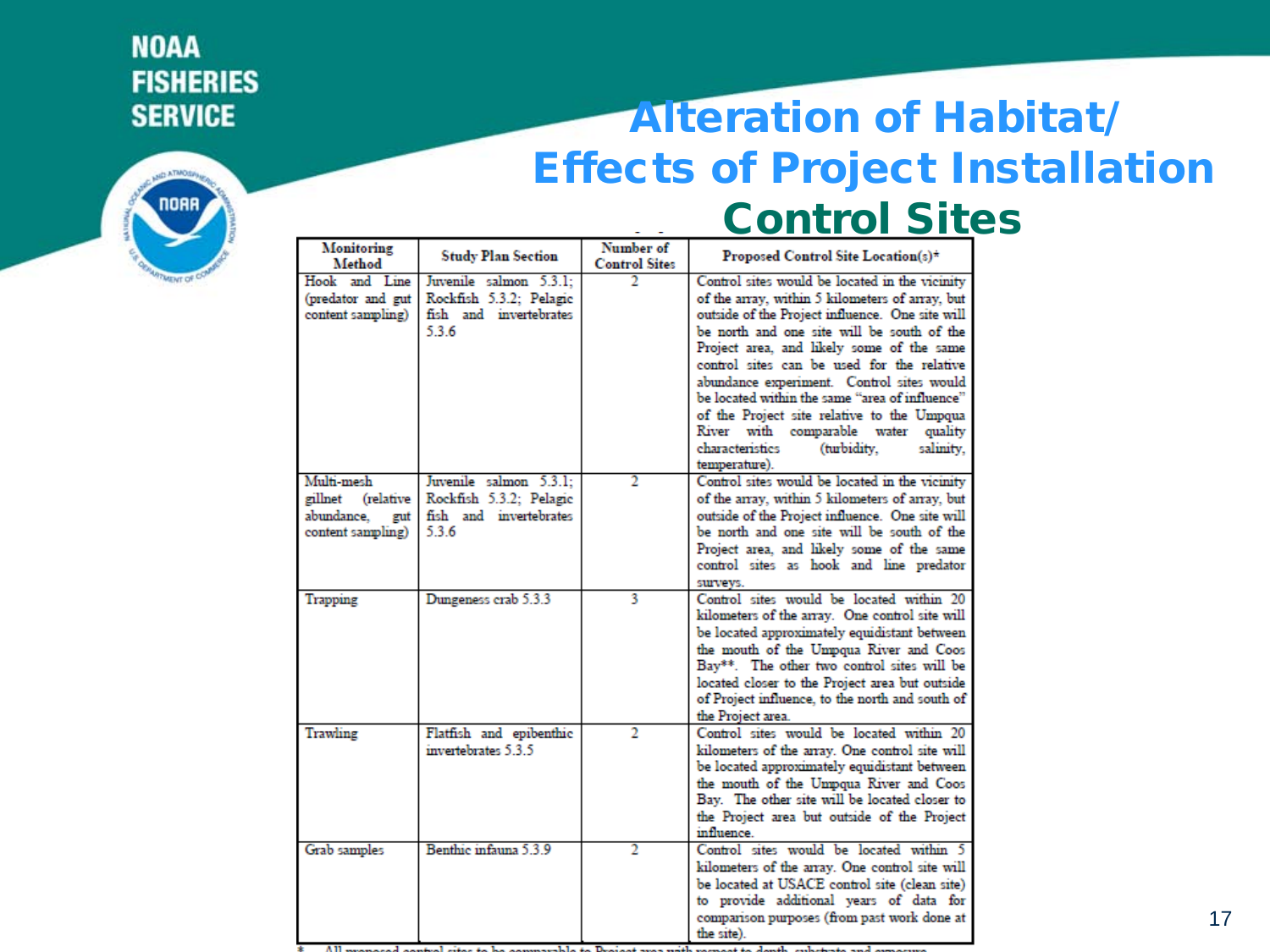

## Electromagentic Fields



#### **Concerns**

1. Creation of EMF fields above ambient that alters electrosensitive species' behavior

- 1. ambient measurements
- 2. single PowerBuoy measurements
- 3. 10 PowerBuoy array and transmission cable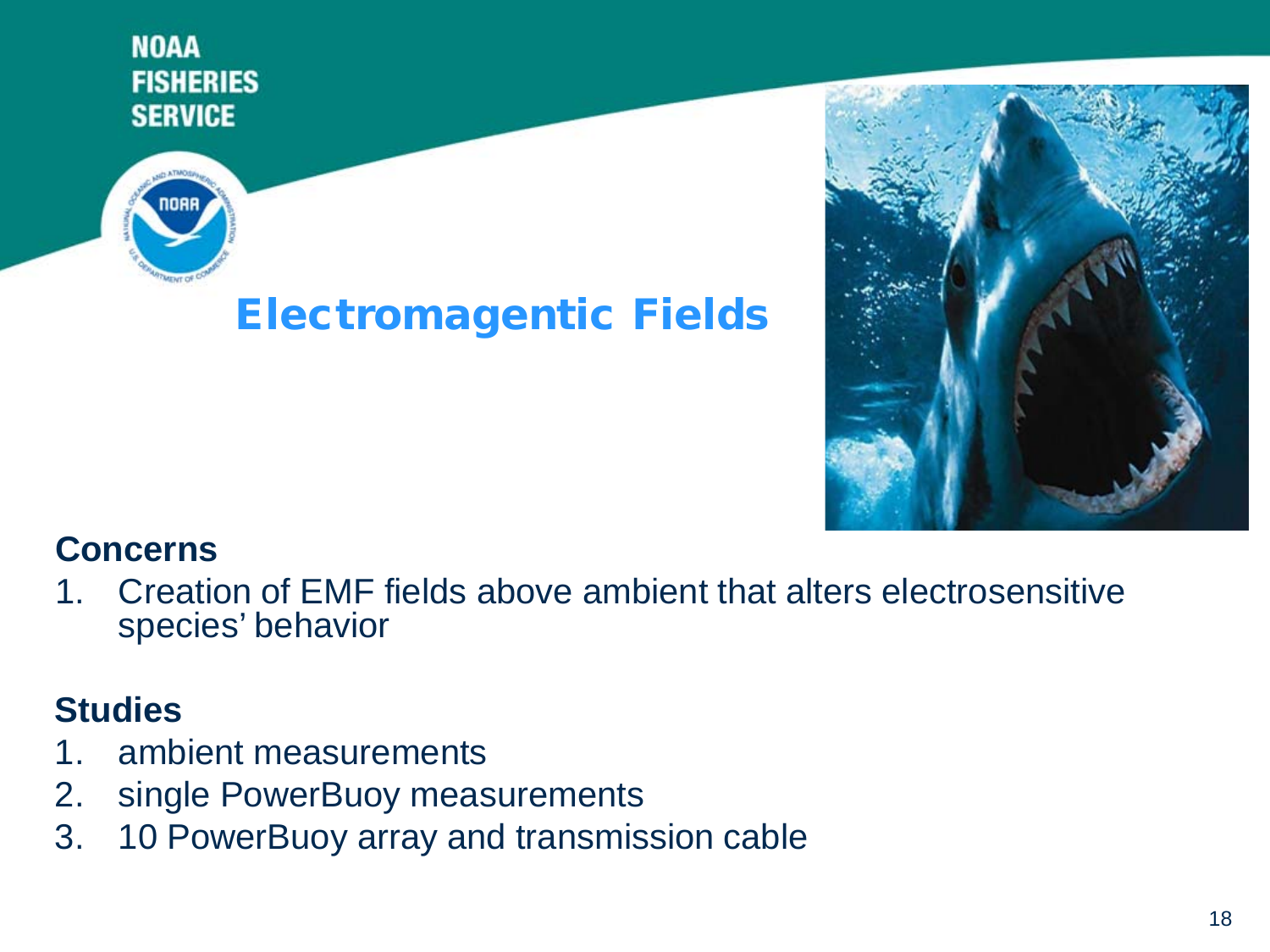



## Wave, Current, and Sediment **Transport**

#### **Concerns**

1. Change to wave characteristics with subsequent effects to the shoreline topography

- 1. in-situ observations of the wave field before and after PowerBuoy installation
- 2. vertical structure of horizontal currents and water-column properties
- 3. beach surveys and video to detect changes in topography and bathymetry.
- 4. Modeling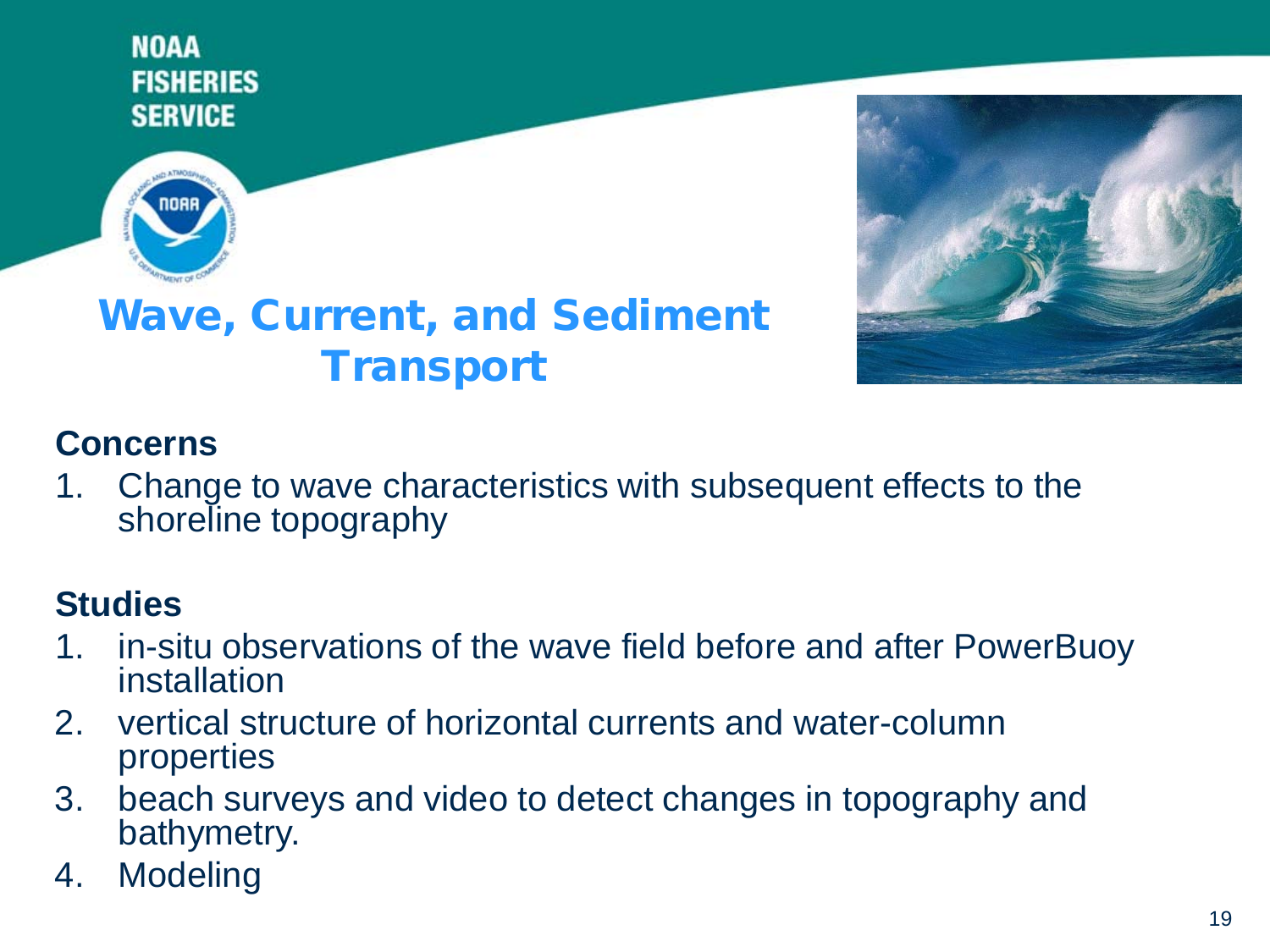## Adaptive Management